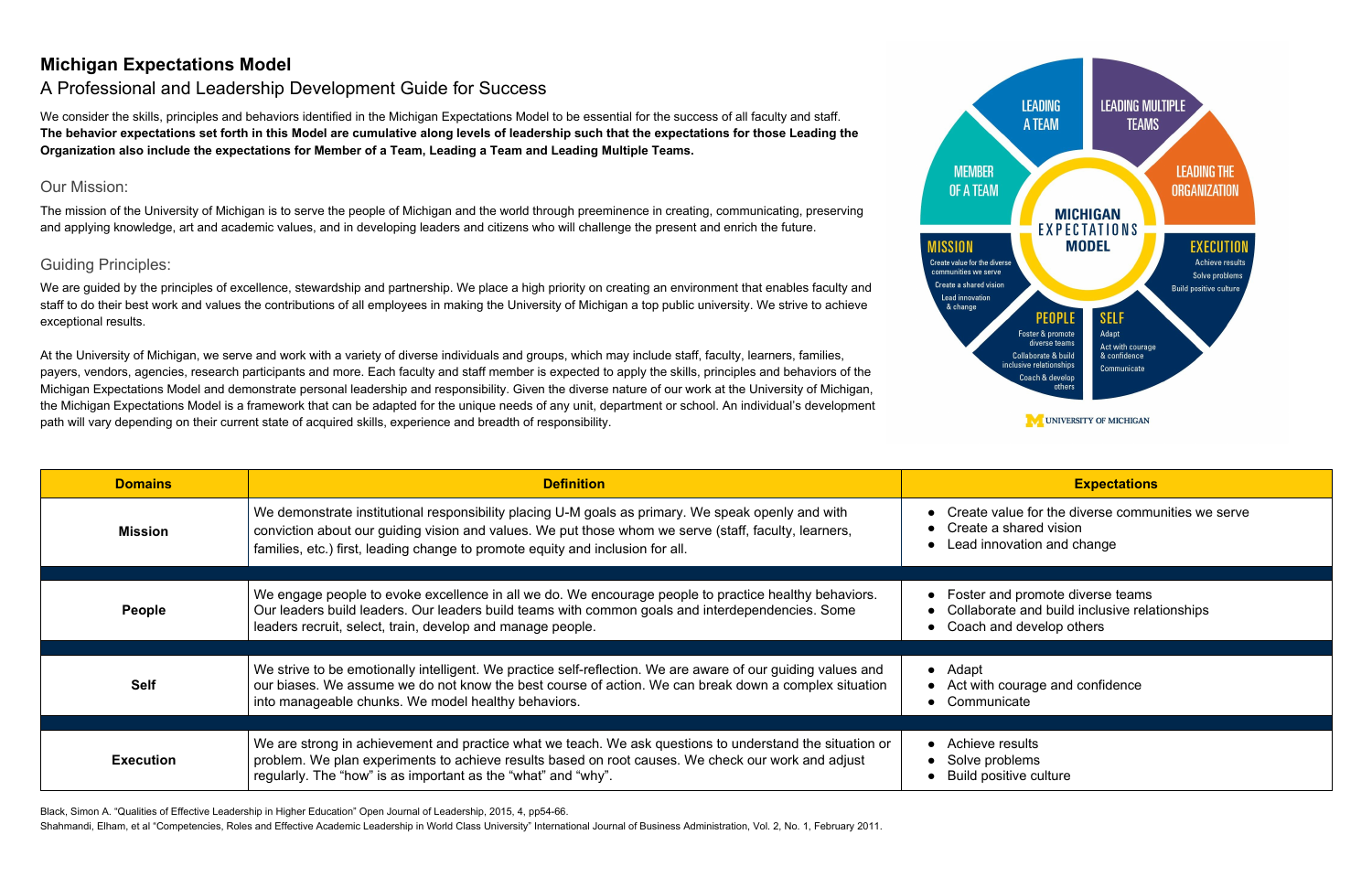### **MISSION**

We demonstrate institutional responsibility placing U-M goals as primary. We speak openly and with conviction about our guiding vision and values. We put those whom we serve (staff, faculty, learners, families, etc.) first change to promote equity and inclusion for all.

|                                                                                                                                                                                                                       | <b>Member of a Team</b>                                                                                                                                                                                                                                                                                                                                                                                          | <b>Leading a Team</b>                                                                                                                                                                                                                                                                                                                                                                                    | <b>Leading Multiple Teams</b>                                                                                                                                                                                                                                                                                                                                                                                                                                                                                                                             | <b>Leading the Organization</b>                                                                                                                                                                                                                                                                                                                                                                                                 |
|-----------------------------------------------------------------------------------------------------------------------------------------------------------------------------------------------------------------------|------------------------------------------------------------------------------------------------------------------------------------------------------------------------------------------------------------------------------------------------------------------------------------------------------------------------------------------------------------------------------------------------------------------|----------------------------------------------------------------------------------------------------------------------------------------------------------------------------------------------------------------------------------------------------------------------------------------------------------------------------------------------------------------------------------------------------------|-----------------------------------------------------------------------------------------------------------------------------------------------------------------------------------------------------------------------------------------------------------------------------------------------------------------------------------------------------------------------------------------------------------------------------------------------------------------------------------------------------------------------------------------------------------|---------------------------------------------------------------------------------------------------------------------------------------------------------------------------------------------------------------------------------------------------------------------------------------------------------------------------------------------------------------------------------------------------------------------------------|
| <b>Create value for the</b><br>diverse communities<br>we serve<br>We foster a climate of<br>service excellence.<br>engaging staff, faculty and<br>students.                                                           | • Contribute to a climate where all stakeholders* and<br>those we serve feel respected, valued, heard and<br>included<br>• Follow policies, systems and processes to deliver<br>service<br>• Strive to identify and meet stakeholder needs<br>• Demonstrate continuous improvement in<br>cross-cultural competencies<br>• Demonstrate acceptance of varying cultural norms<br>• Accurately describe DEI concepts | Focus team on creating value for those internal and<br>external stakeholders* and those we serve<br>• Leverage policies, systems and processes<br>consistently to deliver service and maximum value<br>for those we serve<br>• Create a climate where all stakeholders feel valued,<br>heard and included                                                                                                | • Consistently lead the organization in meeting the<br>organization's expectations for exemplary customer<br>service<br>• Focus efforts on fulfilling customer expectations by<br>seeking insight into customer needs and developing<br>solutions that provide value for the customer<br>• Conduct group activities (e.g., focus groups,<br>listening sessions and town halls) to actively gather,<br>synthesize and effectively communicate feedback<br>from multiple perspectives; set up systems for<br>feedback from others with diverse perspectives | • Focus organizational efforts on responding to<br>current and strategic customer needs<br>• Inspire, engage and communicate the importance of<br>our multiple missions and how they impact one<br>another                                                                                                                                                                                                                      |
| <b>Create a shared vision</b><br>We build consensus<br>around a shared vision.                                                                                                                                        | • Articulate the mission and structure of the<br>organization<br>• Effectively set and achieve challenging goals<br>• Work with others to ensure alignment of individual<br>goals with unit/department priorities<br>• Demonstrate awareness of goals and initiatives of<br>local (e.g., unit or department-level) and UM DEI<br>plan and values                                                                 | • Translate goals into processes and metrics that<br>achieve them<br>• Encourage and support individuals in aligning goals<br>with organization priorities                                                                                                                                                                                                                                               | • Represent the organization/unit to the community<br>• Articulate clear, compelling vision of changes that<br>are required<br>• Develop and communicate a shared understanding<br>of the why behind goals and priorities of the team<br>• Build commitment to a clear direction with prioritized<br>goals for the future<br>• Engage in storytelling about DEI with students,<br>faculty, staff and broader community to illustrate<br>benefits to the institution; prioritize resources to<br>address DEI issues and achieve DEI goals                  | • Develop and communicate the shared vision,<br>mission, strategies and goals of U-M in an<br>emotionally compelling, logical, clear narrative or<br>story<br>• Ensure that operations are aligned with the unit and<br>the institutional objectives<br>• Lead others through vision and strategy<br>• Act with regard to formal boundaries to broadly<br>impact the institution's overall success                              |
| <b>Lead innovation and</b><br>change<br>We catalyze change by<br>recognizing its need,<br>challenging the status quo,<br>energizing stakeholders*<br>and those we serve and<br>championing experiments<br>to improve. | • Engage in dialogue with others to seek<br>understanding<br>• Understand the need for change, the "why" of<br>change and actively support it<br>• Identify opportunities for innovation<br>• Take initiative<br>• Manage risk with critical thinking                                                                                                                                                            | • Perceive potential obstacles in delivering on the<br>mission and develop alternatives<br>• Manage conflicts that are critical to achieving the<br>mission of the organization<br>Encourage innovation and intelligent risk-taking<br>• Understand need for change, translate for team and<br>own implementation plan<br>• Understand the way work is done and provide input<br>and feedback to changes | • Champion an unpopular action if it's in the best<br>interests of the organization/unit<br>• Engage team to build a shared understanding of the<br>need to change<br>• Seek input for greater understanding to improve<br>service, processes and systems<br>• Manage conflicts that are critical to achieving the<br>mission of the organization<br>• Incorporate innovative practices into the workplace<br>to enhance effectiveness and efficiency by engaging<br>diverse teams in change activities                                                   | • Conduct strategic planning for the institution;<br>effectively implement institutional change<br>• Drive complex change through the institution with a<br>broad understanding of cultural context, resistance<br>and success factors<br>• Articulate a compelling change vision for the<br>institution<br>• Turn external trends, economic pressures, internal<br>capabilities and their dilemmas into vision and<br>strategy |

\*Stakeholder – a person with an interest or concern in your work and/or business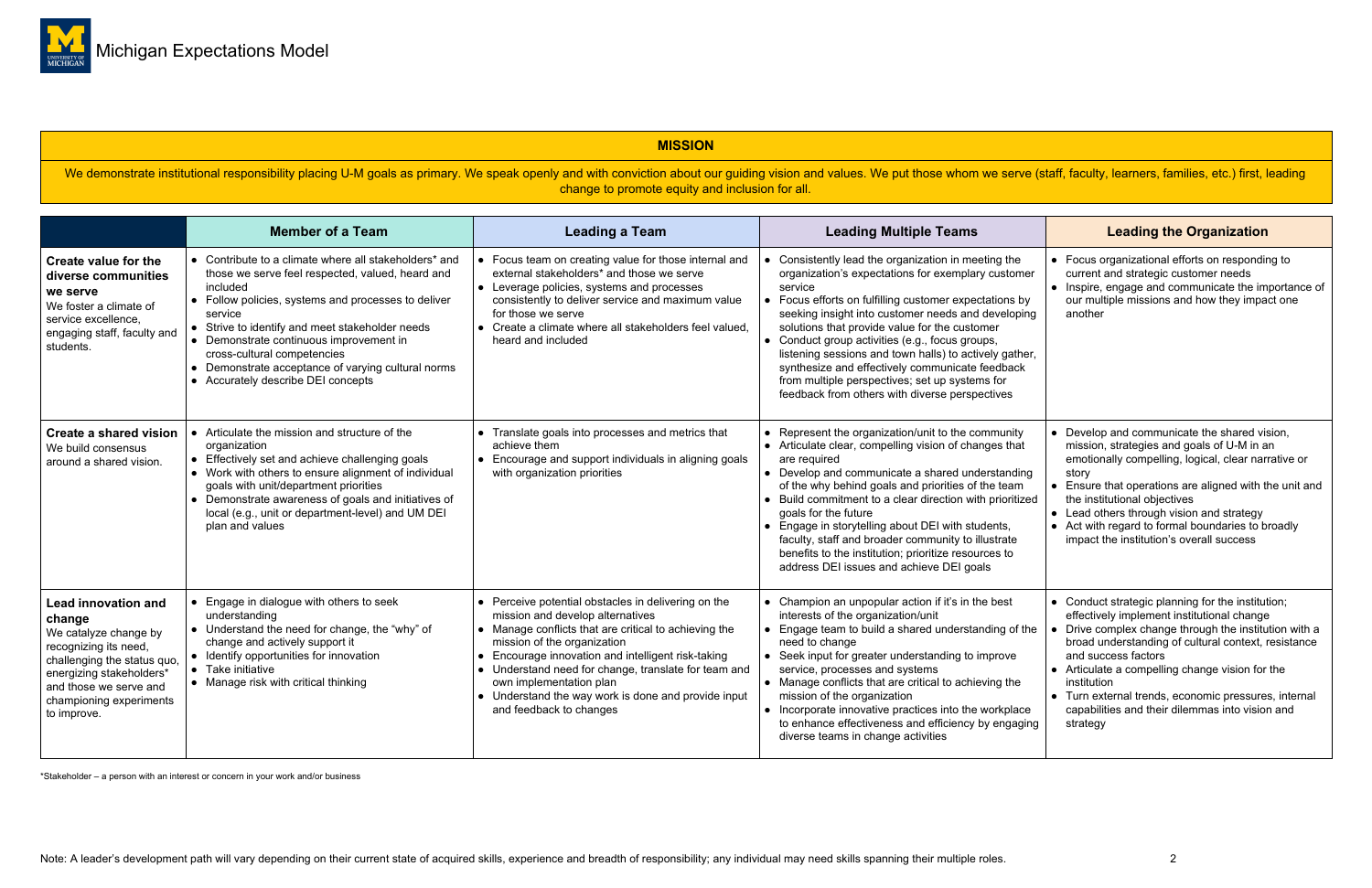

### **PEOPLE**

We engage people to evoke excellence in all we do. We encourage people to practice healthy behaviors. Our leaders build leaders build teams with common goals and interdependencies. Some leaders recruit, select, train, develop and manage people.

|                                                                                                                                                                                                                                      | <b>Member of a Team</b>                                                                                                                                                                                                                                                                                                                                                                                                                                                                                                                                                                                                                                                                                                                                                                                                                                                                                       | <b>Leading a Team</b>                                                                                                                                                                                                                                                                                                                                                                                                                                                                                                                                                                                                | <b>Leading Multiple Teams</b>                                                                                                                                                                                                                                                                                                                                                                                                                                                                                                                                                                                                                                                                                                                                                                                                                                                                                                                                    | <b>Leading the Organization</b>                                                                                                                                                                                |
|--------------------------------------------------------------------------------------------------------------------------------------------------------------------------------------------------------------------------------------|---------------------------------------------------------------------------------------------------------------------------------------------------------------------------------------------------------------------------------------------------------------------------------------------------------------------------------------------------------------------------------------------------------------------------------------------------------------------------------------------------------------------------------------------------------------------------------------------------------------------------------------------------------------------------------------------------------------------------------------------------------------------------------------------------------------------------------------------------------------------------------------------------------------|----------------------------------------------------------------------------------------------------------------------------------------------------------------------------------------------------------------------------------------------------------------------------------------------------------------------------------------------------------------------------------------------------------------------------------------------------------------------------------------------------------------------------------------------------------------------------------------------------------------------|------------------------------------------------------------------------------------------------------------------------------------------------------------------------------------------------------------------------------------------------------------------------------------------------------------------------------------------------------------------------------------------------------------------------------------------------------------------------------------------------------------------------------------------------------------------------------------------------------------------------------------------------------------------------------------------------------------------------------------------------------------------------------------------------------------------------------------------------------------------------------------------------------------------------------------------------------------------|----------------------------------------------------------------------------------------------------------------------------------------------------------------------------------------------------------------|
| <b>Foster and promote</b><br>diverse teams<br>We build trusting<br>relationships with team<br>members through<br>respectful and thoughtful<br>interactions and<br>demonstrate intercultural<br>responsiveness.                       | • Participate in opportunities for team decision making<br>• Respectfully share personal point of view<br>• Effectively provide respectful feedback about one's<br>own experiences<br>• Invite diverse points of view<br>• Demonstrate kindness, compassion and empathy<br>toward others<br>• Demonstrate increased comfort with conflict inherent<br>to DEI<br>• Actively support and engage with local and UM DEI<br>initiatives<br>• Demonstrate continuous learning of historical<br>context related to social dynamics and change                                                                                                                                                                                                                                                                                                                                                                        | • Facilitate team decision making<br>• Maximize the contribution of each team member's<br>talents and thinking<br>• Develop a diverse team based on the best<br>combination of skills, job and organizational fit<br>• Incorporate inclusive practices during the job posting<br>process, using language to describe our Michigan<br>expectations and Lifelong Learning expectations<br>• Inform new employees about U-M's commitment to<br>diversity, equity and inclusion<br>• Identify and work to address cultural conflict<br>• Describe conceptual frameworks that explain<br>differences in social identities | • Promote the recruitment and selection of high<br>caliber people of diverse cultures, backgrounds and<br>experiences from both inside and outside of the<br>organization/unit<br>• Create challenging roles, responsibilities and<br>development assignments that leverage and grow<br>the talents of others; conduct succession planning<br>• Create teams across units and make effective use of<br>team resources<br>• Build a system of talent management to ensure a<br>pipeline of viable leaders and professionals within<br>the mission<br>• Foster an environment which encourages a healthy<br>balance of work and personal life for themselves<br>and their team<br>• Promote inclusive practices during the job posting,<br>interviewing and hiring processes, using language to<br>describe our Michigan expectations and Lifelong<br>Learning expectations<br>• Mentor new employees about U-M's commitment to<br>diversity, equity and inclusion | • Identify the strategic talent needs of the<br>organization/unit and develop strategies t<br>accomplish them<br>Build a leadership team to achieve the sp<br>mission and goals<br>Promote a diverse workforce |
| <b>Collaborate and build</b><br>inclusive relationships<br>We generate an<br>atmosphere of collegiality<br>and are models of respect,<br>helpfulness, inclusivity and<br>cooperation, creating<br>internal and external<br>networks. | • Maintain positive relationships and manage<br>differences constructively<br>• Address conflict and seek to resolve<br>• Hold oneself accountable for measurable goals and<br>action plans<br>• Promote inclusive and welcoming behaviors<br>• Actively seek and value feedback from others with<br>different perspectives<br>• Demonstrate restraint with regard to harmful<br>behaviors and stereotyping<br>• Demonstrate openness to work relationships with<br>individuals with different identities<br>• Demonstrate respect for diverse social, cultural and<br>religious holidays and practices.<br>• Value cultural practices different from one's own<br>• Assist others to resolve conflicts and repair harm<br>• Demonstrate sensitivity with regard to individuals for<br>whom English is a second language<br>• Intentionally build relationships with individuals with<br>different identities | • Actively engage multiple perspectives, welcome<br>feedback and adjust accordingly<br>• Hold people accountable for measurable goals and<br>action plans<br>• Take and share responsibility as appropriate<br>• Develop supportive and trusting relationships that<br>make change and progress possible<br>• Serve on unit committees, regional or national<br>organization committees and/or working groups<br>• Seek and equitably value diverse perspectives and<br>contributions<br>• Address harmful behaviors and stereotyping                                                                                | • Network with others outside of the organization/unit<br>• Surface conflict, self-interest, territoriality,<br>unchecked ambition, mistrust and subversion<br>quickly and constructively<br>• Lead others in demonstrating respect for diverse<br>identities, religious holidays and cultural practices;<br>model inclusive communication and behaviors;<br>foster use of shared DEI vocabulary<br>• Generate an atmosphere of collegiality and model<br>respect, helpfulness and cooperation                                                                                                                                                                                                                                                                                                                                                                                                                                                                   | Role model cultural norms of respect, hel<br>inclusivity and cooperation<br>• Build networks across the university                                                                                             |

|                       |           | <b>Leading the Organization</b>                                                                                                                                 |
|-----------------------|-----------|-----------------------------------------------------------------------------------------------------------------------------------------------------------------|
| s and<br>e            | $\bullet$ | Identify the strategic talent needs of the<br>organization/unit and develop strategies to<br>accomplish them<br>Build a leadership team to achieve the specific |
| row<br>ing<br>use of  |           | mission and goals<br>Promote a diverse workforce                                                                                                                |
| эa<br>:hin            |           |                                                                                                                                                                 |
| althy<br>ЭS           |           |                                                                                                                                                                 |
| ting,<br>age to<br>٦g |           |                                                                                                                                                                 |
| ent to                |           |                                                                                                                                                                 |
| h/unit                | $\bullet$ | Role model cultural norms of respect, helpfulness,<br>inclusivity and cooperation<br>Build networks across the university                                       |
| se<br>ces;            |           |                                                                                                                                                                 |
| del                   |           |                                                                                                                                                                 |
|                       |           |                                                                                                                                                                 |
|                       |           |                                                                                                                                                                 |
|                       |           |                                                                                                                                                                 |
|                       |           |                                                                                                                                                                 |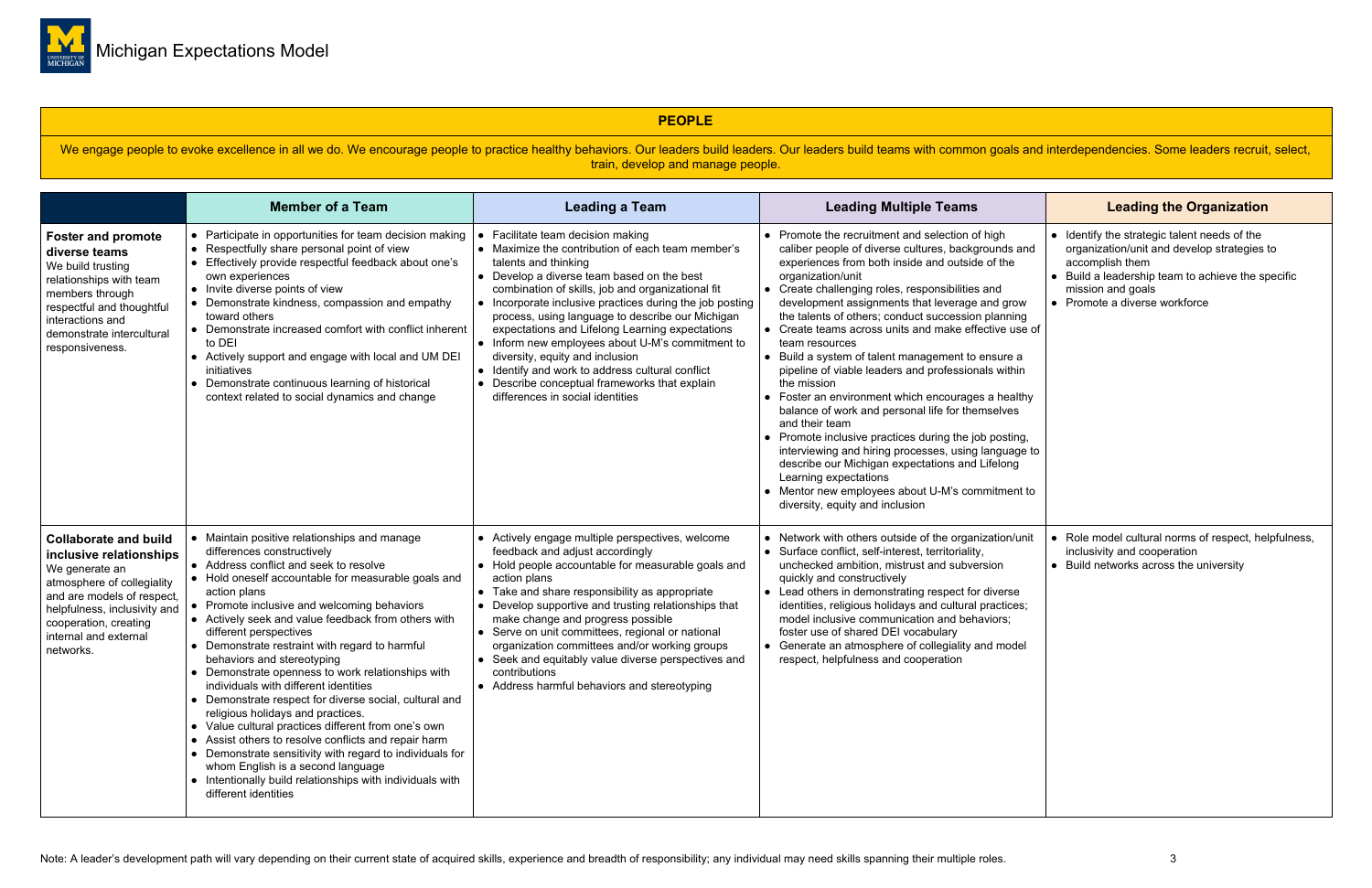

### **PEOPLE** *(continued)*

We engage people to evoke excellence in all we do. We encourage people to practice healthy behaviors. Our leaders build leaders build teams with common goals and interdependencies. Some leaders recruit, select, train, develop and manage people.

|                                                                                                                                                                                 | <b>Member of a Team</b>                                                                                                                                                                                                                                                                                                                                                 | <b>Leading a Team</b>                                                                                                                                                                                                                                                                                                                       | <b>Leading Multiple Teams</b>                                                                                                                                                                                                                                                                                                                                                                                                                                                                                                                                                                                                                                                                                                                            | <b>Leading the Organization</b>                                                                                                                                                                                                                                                                                                                                                                             |
|---------------------------------------------------------------------------------------------------------------------------------------------------------------------------------|-------------------------------------------------------------------------------------------------------------------------------------------------------------------------------------------------------------------------------------------------------------------------------------------------------------------------------------------------------------------------|---------------------------------------------------------------------------------------------------------------------------------------------------------------------------------------------------------------------------------------------------------------------------------------------------------------------------------------------|----------------------------------------------------------------------------------------------------------------------------------------------------------------------------------------------------------------------------------------------------------------------------------------------------------------------------------------------------------------------------------------------------------------------------------------------------------------------------------------------------------------------------------------------------------------------------------------------------------------------------------------------------------------------------------------------------------------------------------------------------------|-------------------------------------------------------------------------------------------------------------------------------------------------------------------------------------------------------------------------------------------------------------------------------------------------------------------------------------------------------------------------------------------------------------|
| Coach and develop<br>others<br>We are adept at cultivating<br>people's abilities and have<br>a genuine interest in<br>helping them develop<br>professionally and<br>personally. | • Give and receive positive and constructive feedback<br>in a direct and tactful manner<br>Develop own strengths, goals and aspirations<br>• Address and develop an action plan to address own<br>weaknesses/challenges<br>• Contribute expertise and knowledge to support an<br>environment of lifelong learning<br>• Engage in professional development opportunities | Give and receive frequent positive and constructive<br>feedback in a direct and tactful manner<br>• Develop others' strengths, goals and aspirations<br>• Address others' weaknesses<br>Successfully on-board, train and develop people<br>new to the organization<br>Elicit excellence in others<br>• Seek mentors to deepen DEI knowledge | • Delegate decisions that challenge others and<br>encourage others to exercise discretion and<br>judgment<br>• Develop and leverage the talents of others<br>effectively<br>• Use multiple coaching strategies that utilize the<br>unique styles of others<br>• Sponsor and mentor high potential and high<br>performing individuals to ensure a viable pipeline of<br>talent<br>• Routinely and proactively provide professional and<br>personal growth opportunities for staff<br>• Encourage colleagues to attend DEI related events;<br>seek knowledge of the role and responsibilities of<br>U-M leaders in addressing DEI issues<br>• Effectively model and coach others to learn from<br>and repair relationships damaged by harmful<br>behaviors | • Lead the organization to foster growth and<br>development of organizational members<br>• Create a work environment of empowerment,<br>self-direction and continuous learning<br>• Maintain and foster an institutional view of talent<br>management, supporting and promoting the<br>professional development of future leaders by<br>creating and encouraging cross-functional work and<br>collaboration |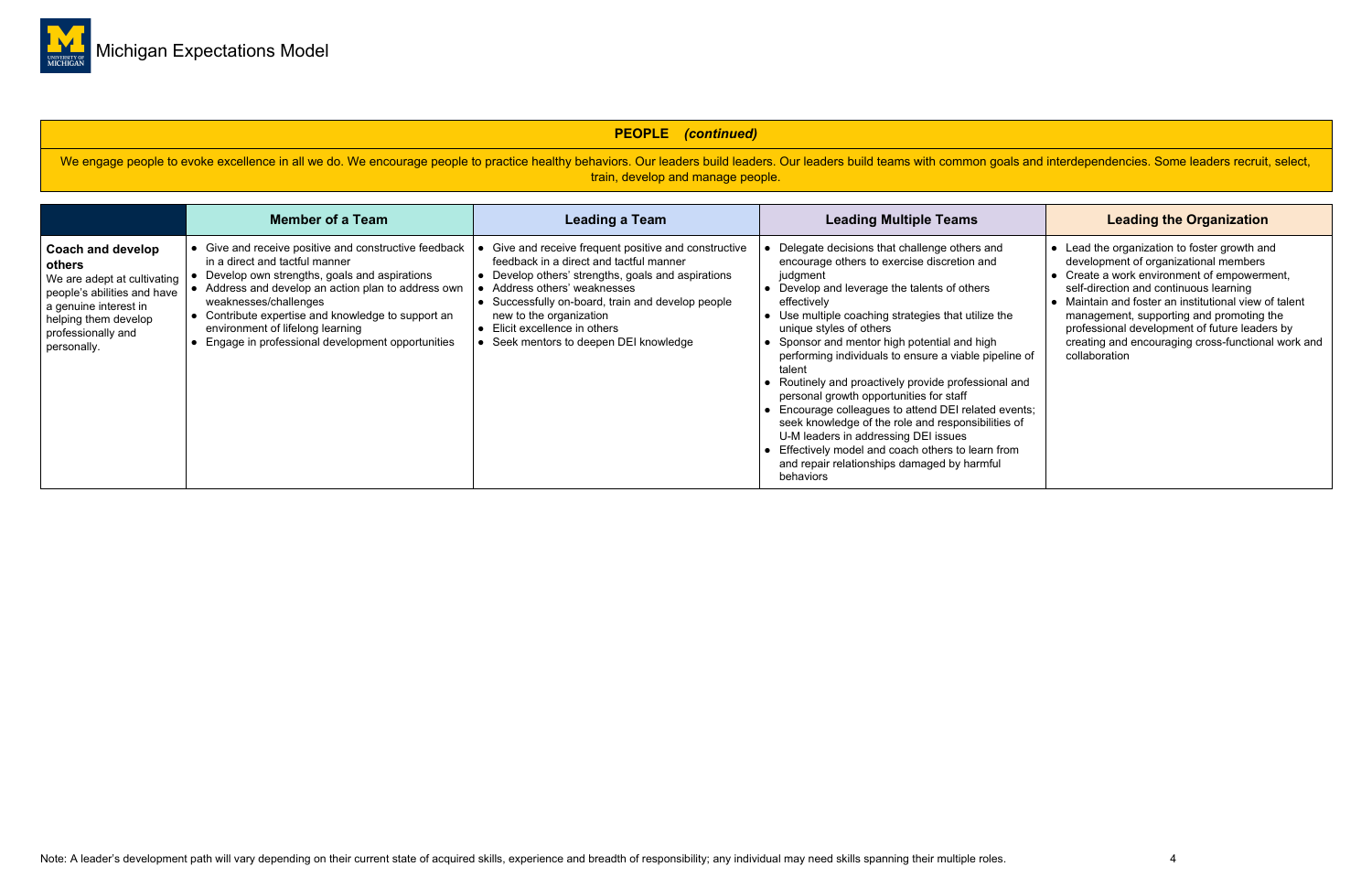

### **SELF**

We strive to be emotionally intelligent. We practice self-reflection. We are aware of our guiding values and our biases. We assume we do not know the best course of action. We can break down a complex situation into manage chunks. We model healthy behaviors.

|                                                                                                                                                                                                         | <b>Member of a Team</b>                                                                                                                                                                                                                                                                                                                                                                                                                                                                                                                                                                                                                                                                                                                                                                                                                                                                                                                                                                                                                                                                                                                                                                                                             | <b>Leading a Team</b>                                                                                                                                                                                                                                                                                                                                                                                                                     | <b>Leading Multiple Teams</b>                                                                                                                                                                                                                                                                                                                                                                                                                                                                                                                 | <b>Leading the Organization</b>                                                                                                                      |
|---------------------------------------------------------------------------------------------------------------------------------------------------------------------------------------------------------|-------------------------------------------------------------------------------------------------------------------------------------------------------------------------------------------------------------------------------------------------------------------------------------------------------------------------------------------------------------------------------------------------------------------------------------------------------------------------------------------------------------------------------------------------------------------------------------------------------------------------------------------------------------------------------------------------------------------------------------------------------------------------------------------------------------------------------------------------------------------------------------------------------------------------------------------------------------------------------------------------------------------------------------------------------------------------------------------------------------------------------------------------------------------------------------------------------------------------------------|-------------------------------------------------------------------------------------------------------------------------------------------------------------------------------------------------------------------------------------------------------------------------------------------------------------------------------------------------------------------------------------------------------------------------------------------|-----------------------------------------------------------------------------------------------------------------------------------------------------------------------------------------------------------------------------------------------------------------------------------------------------------------------------------------------------------------------------------------------------------------------------------------------------------------------------------------------------------------------------------------------|------------------------------------------------------------------------------------------------------------------------------------------------------|
| Adapt<br>We are self-aware; we<br>seek to resolve multiple<br>demands, adapt to new<br>challenges, adjust to fluid<br>change and are limber in<br>our thinking in the face of<br>new data or realities. | • Demonstrate self-awareness, including one's own<br>culture, practices and individual identities<br>• Demonstrate awareness of one's own cultural<br>practices<br>• Demonstrate basic understanding of one's own<br>identities<br>• Develop new skills, knowledge and competencies to<br>professionally grow<br>• Practice reflection and observation to increase<br>self-awareness<br>Reflect on one's own behaviors and impact on others<br>• Effectively adapt own behaviors with sensitivity to<br>differences in social identities and culture<br>• Set personal stretch goals and outline key processes<br>for goal achievement<br>• Demonstrate awareness of conflicts arising from<br>differences in identity and viewpoints<br>• Demonstrate a willingness to continuously increase<br>DEI knowledge and cross-cultural awareness<br>• Demonstrate understanding of one's own privilege,<br>biases and identities<br>• Demonstrate strategies for mitigating one's own<br>biases and privilege<br>• Deliberately incorporate feedback into behaviors<br>• Regularly participate in DEI-related professional<br>development opportunities<br>• Seek education about one's own identities, biases<br>and cultural practices | • Set time-bound priorities, taking into consideration<br>risks and mitigations, to stay focused on meeting<br>goals.<br>• Approach unexpected change as an opportunity to<br>improve or restructure processes<br>• Ensure others set stretch goals and outline key<br>processes for goal achievement<br>• Effectively adapt own behaviors with sensitivity to<br>differences in social identities including your identity<br>as a leader | • Demonstrate capability to work and lead in<br>multidisciplinary environments, teams and groups<br>$\bullet$ Challenge the status quo, regardless of who<br>champions it, with the goal of improvement<br>Strive to clear up ambiguities and uncertainties<br>associated with organizational life<br>• Demonstrate understanding of one's responsibility to<br>the organization as part of a leadership role                                                                                                                                 | • Is recognized and called upon as an expe<br>issues<br>• Build links between the institution and the<br>community (local, state, national and inter |
| Act with courage and<br>confidence<br>We seize opportunities,<br>welcome and share<br>challenging assignments<br>and integrate present<br>realities and future<br>possibilities.                        | Exhibit a confident and positive attitude<br>• Demonstrate resilience by addressing setbacks or<br>challenges with determination<br>• Take responsibility for what is needed in order to be<br>successful personally and professionally<br>$\bullet$ Respectfully speak up to ensure university values<br>and policies are protected<br>• Respectfully speak up to challenge harmful and<br>stereotyping behaviors (e.g., bystander intervention)                                                                                                                                                                                                                                                                                                                                                                                                                                                                                                                                                                                                                                                                                                                                                                                   | • View setbacks and challenges as opportunities<br>• Support others in addressing setbacks or challenges<br>• Seek assistance from and encourage others to use,<br>available university resources as needed<br>• Confront harmful behaviors of oppression,<br>microaggression or harassment and seek to repair<br>harm.                                                                                                                   | • Demonstrate personal courage and conviction in<br>pursuing their leadership priorities<br>• Is open to new ideas, practices, processes, or<br>strategies<br>$\bullet$ Lead by sharing power, putting the needs of others<br>first and helping others develop and perform as<br>highly as possible<br>↓ Seize opportunities, welcome and share challenging<br>assignments and integrate present realities and<br>future possibilities<br>$\bullet$ Present to other units, other universities,<br>professional organizations and conferences | Maintain an optimistic outlook that convey<br>• Actively develop a positive and symbolic i<br>self and role as a leader in the organization          |

|                               |                        | <b>Leading the Organization</b>                                                                                                                                           |
|-------------------------------|------------------------|---------------------------------------------------------------------------------------------------------------------------------------------------------------------------|
| ups<br>vility to              |                        | Is recognized and called upon as an expert on U-M<br>issues<br>Build links between the institution and the larger<br>community (local, state, national and international) |
| in<br>hers<br>S<br>nging<br>d | $\bullet$<br>$\bullet$ | Maintain an optimistic outlook that conveys hope<br>Actively develop a positive and symbolic image of<br>self and role as a leader in the organization                    |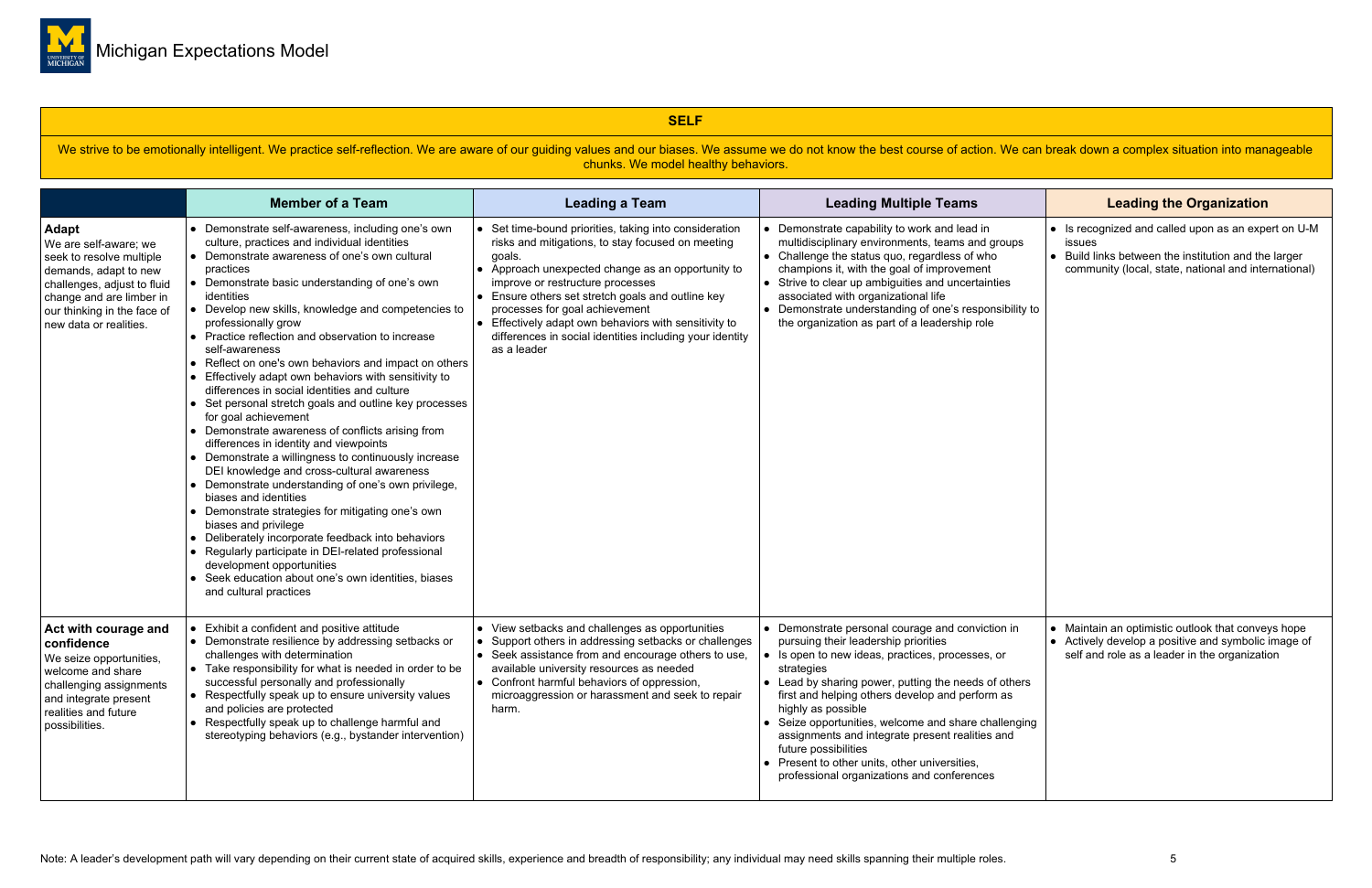

### **SELF** *(continued)*

We strive to be emotionally intelligent. We practice self-reflection. We are aware of our guiding values and our biases. We assume we do not know the best course of action. We can break down a complex situation into manage chunks. We model healthy behaviors.

|                                                                                                                                | <b>Member of a Team</b>                                                                                                                                                                                                                                                                                                                                                                                                                                            | <b>Leading a Team</b>                                                                                                                      | <b>Leading Multiple Teams</b>                                                                                                                                                                                                                                                                                                                                                                          | <b>Leading the Organization</b>                                                               |
|--------------------------------------------------------------------------------------------------------------------------------|--------------------------------------------------------------------------------------------------------------------------------------------------------------------------------------------------------------------------------------------------------------------------------------------------------------------------------------------------------------------------------------------------------------------------------------------------------------------|--------------------------------------------------------------------------------------------------------------------------------------------|--------------------------------------------------------------------------------------------------------------------------------------------------------------------------------------------------------------------------------------------------------------------------------------------------------------------------------------------------------------------------------------------------------|-----------------------------------------------------------------------------------------------|
| Communicate<br>We encourage the open<br>expression of ideas and<br>opinions and serve as role<br>models in actively listening. | Be curious: ask questions, listen inclusively to<br>understand<br>• Accurately listen for multiple perspectives<br>Seek diverse feedback<br>• Deliver messages in clear and concise ways<br>Welcome feedback and admit mistakes<br>Demonstrate kindness and empathy toward others<br>• Ask questions to clarify and seek understanding<br>Handle conflict in an inclusive and emotionally<br>intelligent manner<br>Demonstrate restraint in making generalizations | Distill ideas into focused messages that inspire<br>others to action<br>Assist others to resolve conflicts and strengthen<br>relationships | $\bullet$ Effectively communicate with those with differing<br>opinions and differing levels of understanding<br>• Frame concepts and ideas into focused messages<br>that inspire action in others<br>• Thoughtfully construct messages to have the<br>maximum impact on others<br>• Synthesize and effectively communicate feedback<br>from multiple perspectives in all reports and<br>presentations | Communicate mission, vision, values and goals of<br>U-M<br>Convey personal purpose in leading |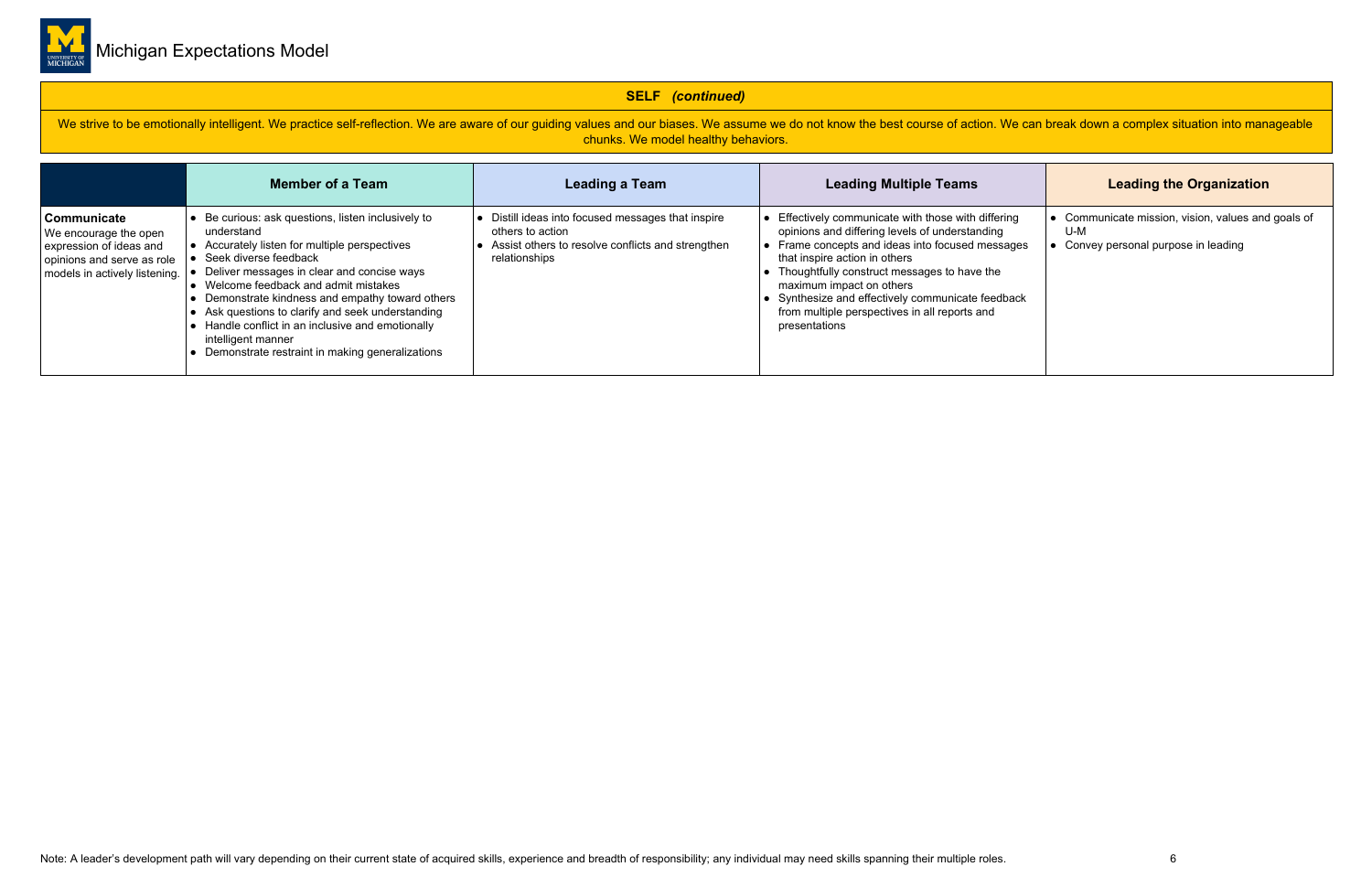

### **EXECUTION**

We are strong in achievement and practice what we teach. We ask questions to understand the situation or problem. We plan experiments to achieve results based on root causes. We check our work and adjust regularly. The "ho as important as the "what" and "why".

|                                                                                                                                                                                              | <b>Member of a Team</b>                                                                                                                                                                                                                                                                                                                      | <b>Leading a Team</b>                                                                                                                                                                                                                                                                                                                                                                                                                                                                                     | <b>Leading Multiple Teams</b>                                                                                                                                                                                                                                                                                                                                                                                                               | <b>Leading the Organization</b>                                                                                                                                                                                                                                                                                                                                                                                            |
|----------------------------------------------------------------------------------------------------------------------------------------------------------------------------------------------|----------------------------------------------------------------------------------------------------------------------------------------------------------------------------------------------------------------------------------------------------------------------------------------------------------------------------------------------|-----------------------------------------------------------------------------------------------------------------------------------------------------------------------------------------------------------------------------------------------------------------------------------------------------------------------------------------------------------------------------------------------------------------------------------------------------------------------------------------------------------|---------------------------------------------------------------------------------------------------------------------------------------------------------------------------------------------------------------------------------------------------------------------------------------------------------------------------------------------------------------------------------------------------------------------------------------------|----------------------------------------------------------------------------------------------------------------------------------------------------------------------------------------------------------------------------------------------------------------------------------------------------------------------------------------------------------------------------------------------------------------------------|
| <b>Achieve results</b><br>We have high personal<br>standards and achieve<br>exceptional improvements<br>through the development of<br>diverse teams focused on a<br>common vision and goals. | • Articulate the workflow process<br>• Seek to continuously improve work standards<br>• Inspire passion in others to achieve excellence in<br>everyday tasks<br>Monitor and track work/activities to ensure quality<br>and timeliness<br>Steward resources (time, people, money,<br>technology) to maximize use and minimize waste-          | • Demonstrate accountability for team goals and<br>outcomes<br>• Assist others in tracking goals<br>• Hold self and others accountable for improvement<br>with regard to DEI metrics<br>• Demonstrate accountability for local and UM DEI<br>initiatives; influence others to act in alignment with<br>law and U-M policies regarding DEI; track unit DEI<br>metrics for your team                                                                                                                        | • Actively empower talent to support the achievement<br>of the mission<br>• Translate broad directions and strategies into<br>priorities, goals and operating standards<br>• Assess internal and external influences and plan for<br>their impact on the organization/unit<br>• Model continuous improvement and taking risks to<br>learn; prioritize resources to address DEI issues;<br>facilitate discussions for the learning of others | Organize and provide the resources necessary to<br>effectively implement large scale change<br>• Establish the right mix of people, investments,<br>technology and processes together to hard wire<br>successful accomplishment of goals<br>• Demonstrate fiscal responsibility and stewardship in<br>planning and allocating resources<br>$\bullet$ Influence, advise and confer with senior and/or<br>executive officers |
| Solve problems<br>We identify and solve<br>problems through analysis<br>based on first hand<br>observation.                                                                                  | • Participate in problem solving and decision making<br>by identifying the root cause of the problem<br>• Identify waste and inefficiencies in current<br>processes/systems/production/service<br>• Seek diverse viewpoints on an issue before making<br>decisions<br>• Welcome feedback to improve processes/<br>systems/production/service | • Guide others in problem solving and decision making<br>• Utilize process improvement techniques, principles<br>and processes to improve performance<br>• Consult stakeholders and those we serve when<br>decisions impact others<br>• Observe work processes to better understand<br>opportunities for improvement                                                                                                                                                                                      | Consider the political environment when solving<br>problems and implementing change<br>• Expand perspectives and explore the range of<br>options before making decisions<br>• Seek out and consider a variety of inputs when<br>making decisions<br>• Facilitate difficult conversations with others to<br>resolve conflicts and repair harm<br>• Know when and how to decide in the face of<br>uncertainty and ambiguity                   | • Reduce ambiguity in the face of uncertainty by<br>making clear decisions that move the organization<br>forward<br>• Support and promote diverse perspectives when<br>solving problems and making decisions                                                                                                                                                                                                               |
| <b>Build positive culture</b><br>We are politically and<br>organizationally astute,<br>understanding internal and<br>external forces that affect<br>the organization.                        | • Demonstrate U-M values consistently in making<br>decisions<br>• Maintain healthy relationships with all stakeholders<br>and those we serve<br>• Articulate the dynamics between civil rights and civil<br>liberties                                                                                                                        | • Coach behavior to accomplish organizational goals<br>and maintain healthy relationships<br>• Foster a positive environment that promotes<br>employee engagement<br>Create team norms that develop healthy<br>organizational relationships in teams<br>• Actively seek to identify appropriate policies and<br>resources designed to protect the university<br>environment when bias-related or similar negative<br>events occur.<br>• Integrate teams, departments and functions as part<br>of workflow | • Articulate the values and ethics of the<br>organization/unit and profession and demonstrate<br>behaviors in alignment with these<br>• Seek ways to understand how work flows and<br>integrate teams, departments and functions<br>• Create norms that develop healthy organizational<br>relationships<br>• Influence others to accomplish the mission in ways<br>consistent with the values of the organization                           | • Build and shape a positive culture in support of the<br>institution's mission<br>• Set organizational policies<br>• Set policies that promote an inclusive workplace<br>• Articulate causes of societal conflicts and systemic<br>oppression                                                                                                                                                                             |